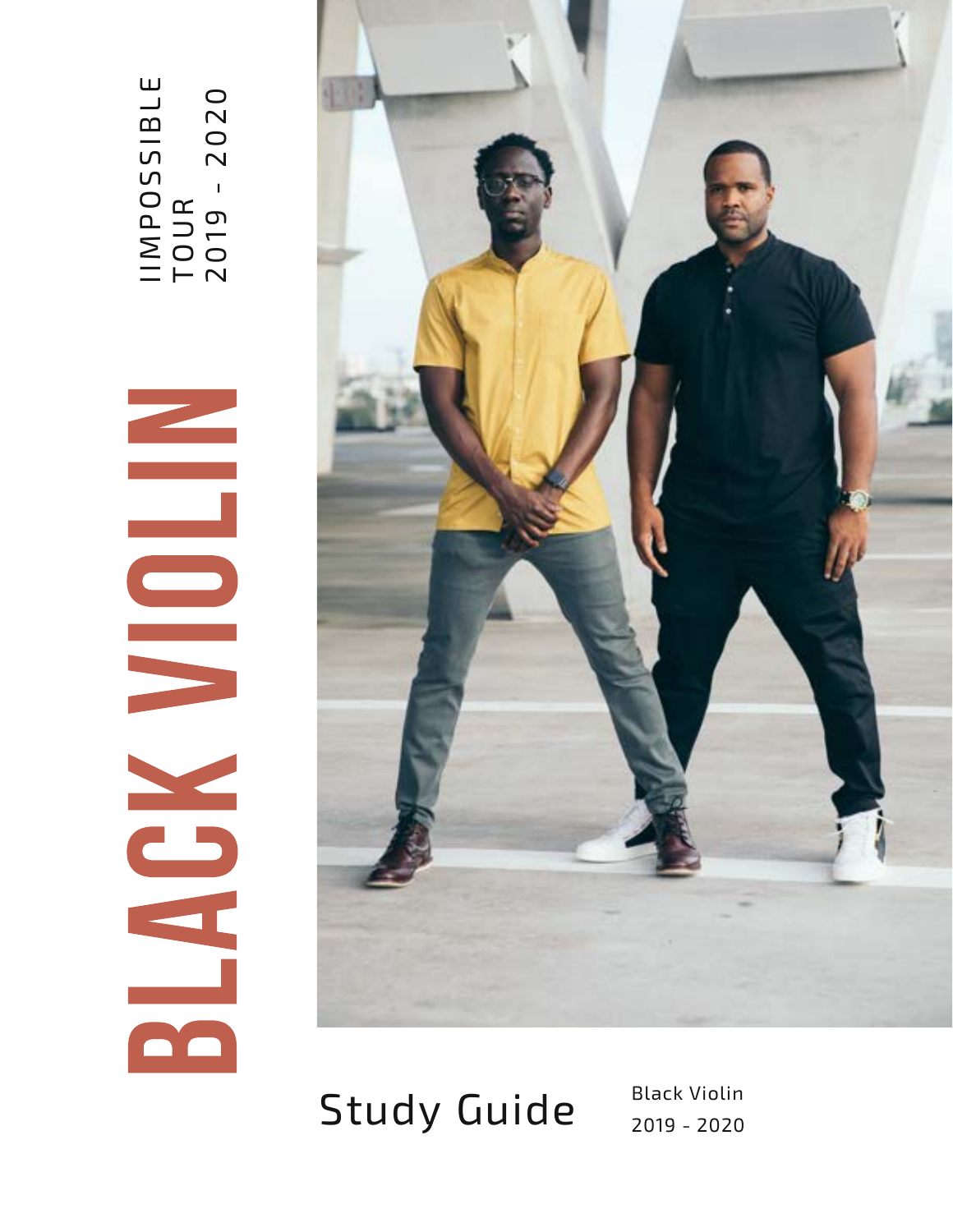

Wil Baptiste (bottom left) immigrated to the United States from the Bahamas with his family at the age of 11. He hoped to join the school band to play saxophone, but accidentally was placed in the string program. He grew to love the viola and mastered it as well as the trumpet, drums and bass guitar.

Kev Marcus (top left) began playing violin at age 9, with the encouragement of his mother. He and Wil Baptiste met while attending the famed Dillard High School of the Performing Arts in Fort Lauderdale, Florida where they were trained in the classical tradition. During their class and practice time they developed firm classic techniques and in free time listened to hip hop and rhythm and blues.

Both Wil Baptiste and Kev Marcus attended college on full music scholarships. Wil-B attended Florida State, and Kev Marcus went to Florida International University.

Black Violin was born when Marcus heard the music of violinist Stuff Smith, considered to be the first violinist to use electrical amplification techniques on a violin. His professor sat him down at a lesson andtold him to listen. Marcus said Smith's music was "unbelievable", saying "classical violin with soul and fire. I loved it." He passed the music on to Wil Baptiste and together they decided to form a band, calling it Black Violin, named after Smith's eponymous soulful solo album. Inspired by Smith's music, the tworealized that they could synthesize all the styles they loved: classical, jazz, R&B, hip-hop, and even reggae and gypsy music.

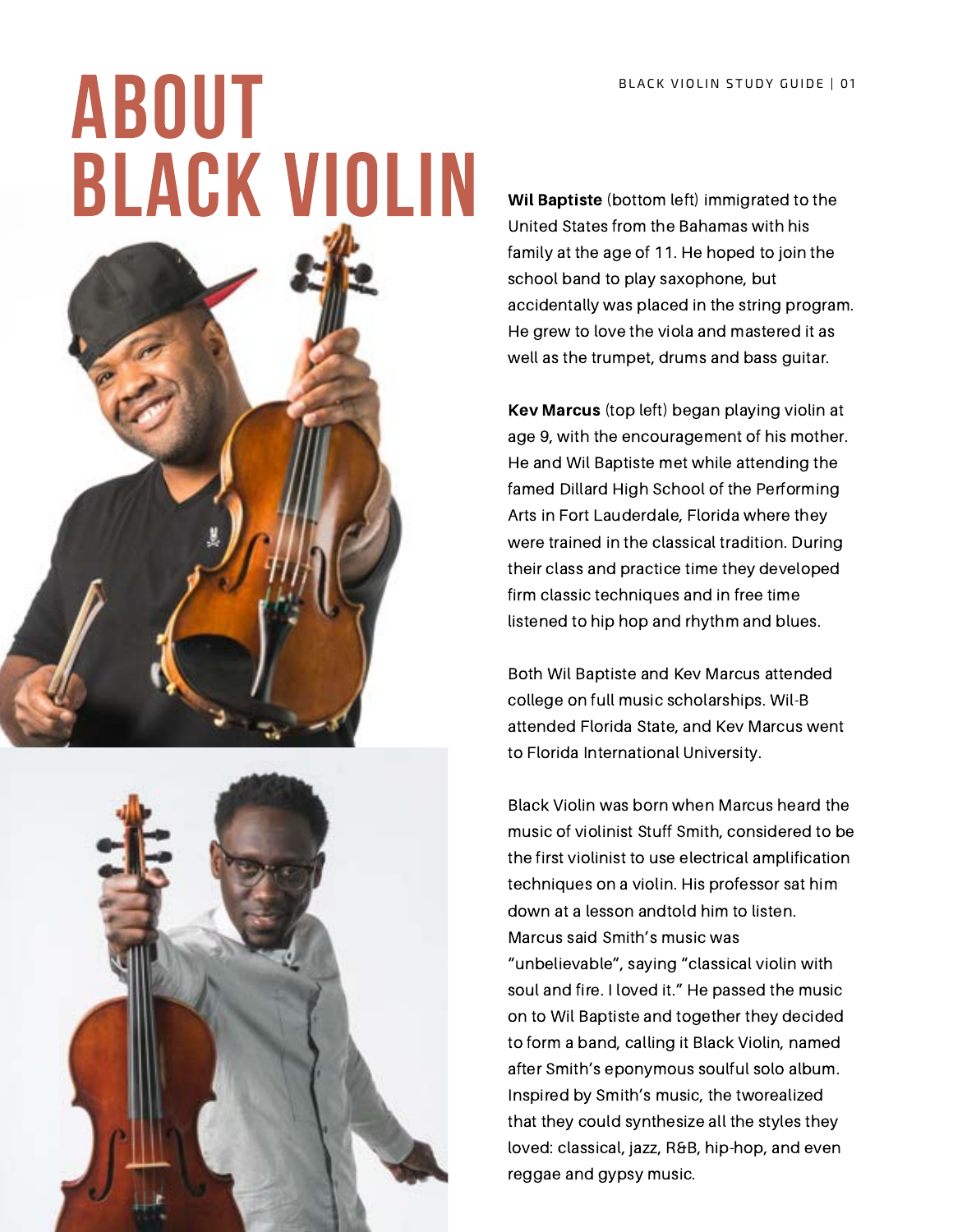Along with their DJ, DJ SPS, and drummer, Nat Stokes, Kev and Wil have created the ultimate synergy between Classical and Hip-Hop music, and through it an incredible opportunity to reach young children. Among their achievements Black Violin clinched the Showtime at the Apollo 2005 Legend title, performed on the same bill withsome of the industry's biggest artists and performed at the official President's Inaugural Ball in 2013.In addition, Black Violin has composed for a major FOX Television original Pitch, and has been featured by ESPN as the official artist of the 2017 US Open (tennis) and 2016 & 2017 Heisman Trophy Award ceremonies. They have been featured on The Tonight Show, Ellen, The Wendy William's Show, NPR, and more. The two are also avid producers and writers, and have released three albums of original music: Black Violin (2007), Classically Trained (2013), and Stereotypes (2015). Their next album, Take the Stairs, is set to be released in November of 2019.

One of Black Violin's most well-knownworks, "Brandenburg", "quotes" J.S. Bach's Brandenburg Concerto no. 3 movement 1,one of six works widely held as the most influential and finest compositions of the Baroque period. (In jazz, performers"quote" musical material by using melodiesand ideas from other artists as the basis for their interpretation.) In 1721, Bach presented a series of six concerti to the Margrave of Brandenburg, who then put these great works on the shelf where they sat until the 19th century. Bach wrote each concerto, often requiring virtuosos to

play the solos, for a different combination of instruments. No.3 was composed for three violins, three violas, three cellos, and basso continuo, while No. 6 does not use a violin at all!

"Dirty Orchestra" utilizes fugues andcounterpoints to create a musical narrative.. A fugue is a composition tool in which one instrument plays a short melody, then another instrument echoes the pieces, then another echoes, and so on, with all parts interweaving into each other. Counterpoints in music are two corresponding melodies that are played at the same time.

"Gypsy" takes its cue in the Romani musical traditionthat has influenced classical music since Bach and Haydn, and particularly Liszt, Dvorak, and Bartok. In turn, the local musical traditions influenced the music and style of the Roma (gypsies) living there. For example, in Spain, they are known for Flamenco. The Roma are a nomadic people, originally from India, and have migrated westward for the past two thousand years (they pickedup the name "gypsy" in the 1500's because it wasbelieved they were from Egypt.) Romani music is most associated with the violin, incorporating changes in tempo, slides in notes and pitches, energy and soul.





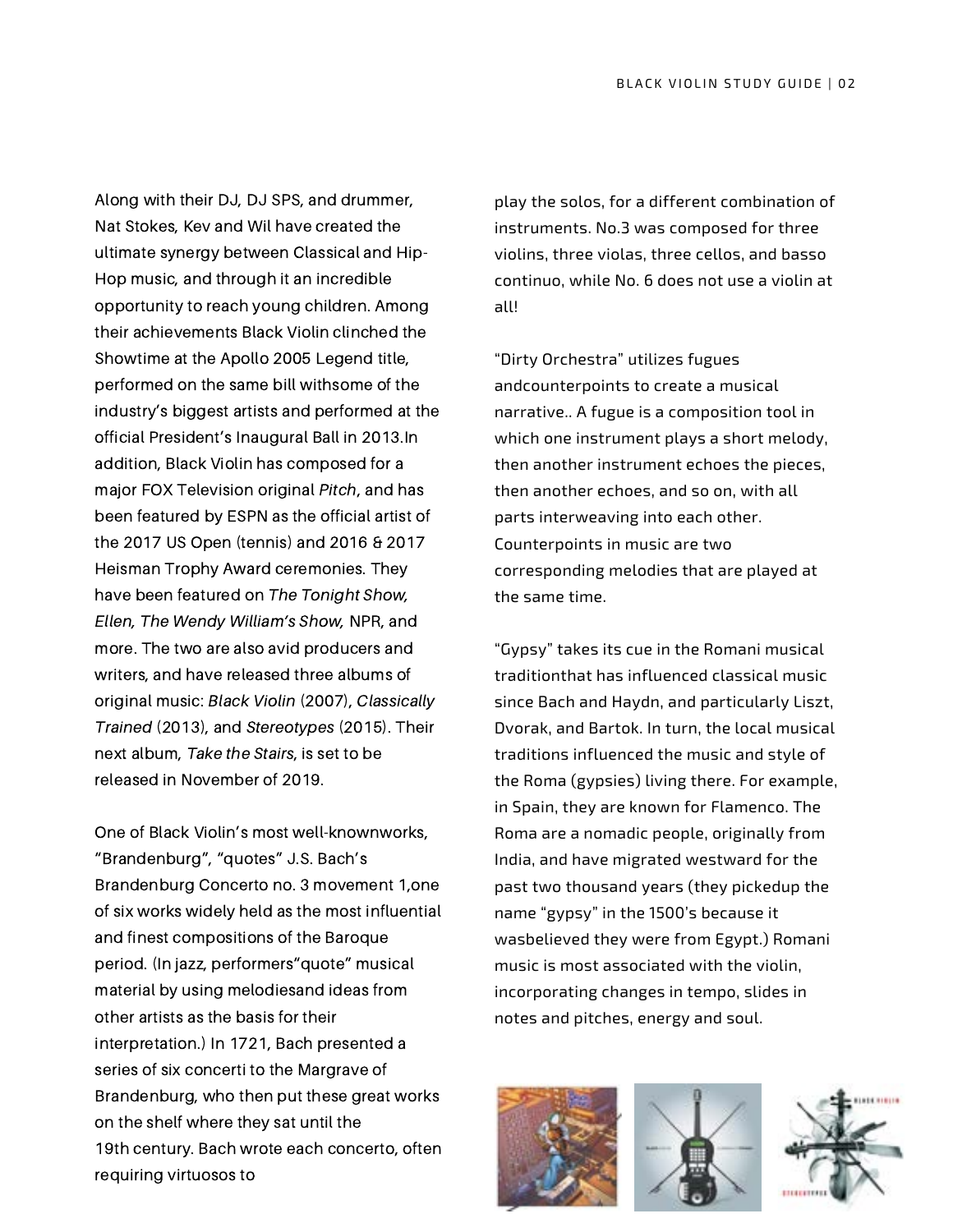### WHAT TO EXPECT

Wil Baptiste and Kev Marcus collaborate with DJ SPS and drummer Nat Stokes to create their signature multi-genre sound. Audiences will recognize elements of songs by artists from Puccini to the Temptations, from Imagine Dragons to Johann Sebastian Bach. DJ's like DJ SPS cut and loop beats to recreate music. They also pause, scratch, backspin, speed up or slow down, and/or delay the music. In its simplest form cutting would involve cutting a few bars of the beat and looping it to create a continuous sound.

In the beginning of the use of turntables, DJs would have two identical records. When the first record finished playing the song's break, or an interlude in the music in which everything stops except the percussion, the DJ stops playing that record and plays the second record at the break. The DJ would set the first record back to the break and play that once the second record finished, and continue this indefinitely.

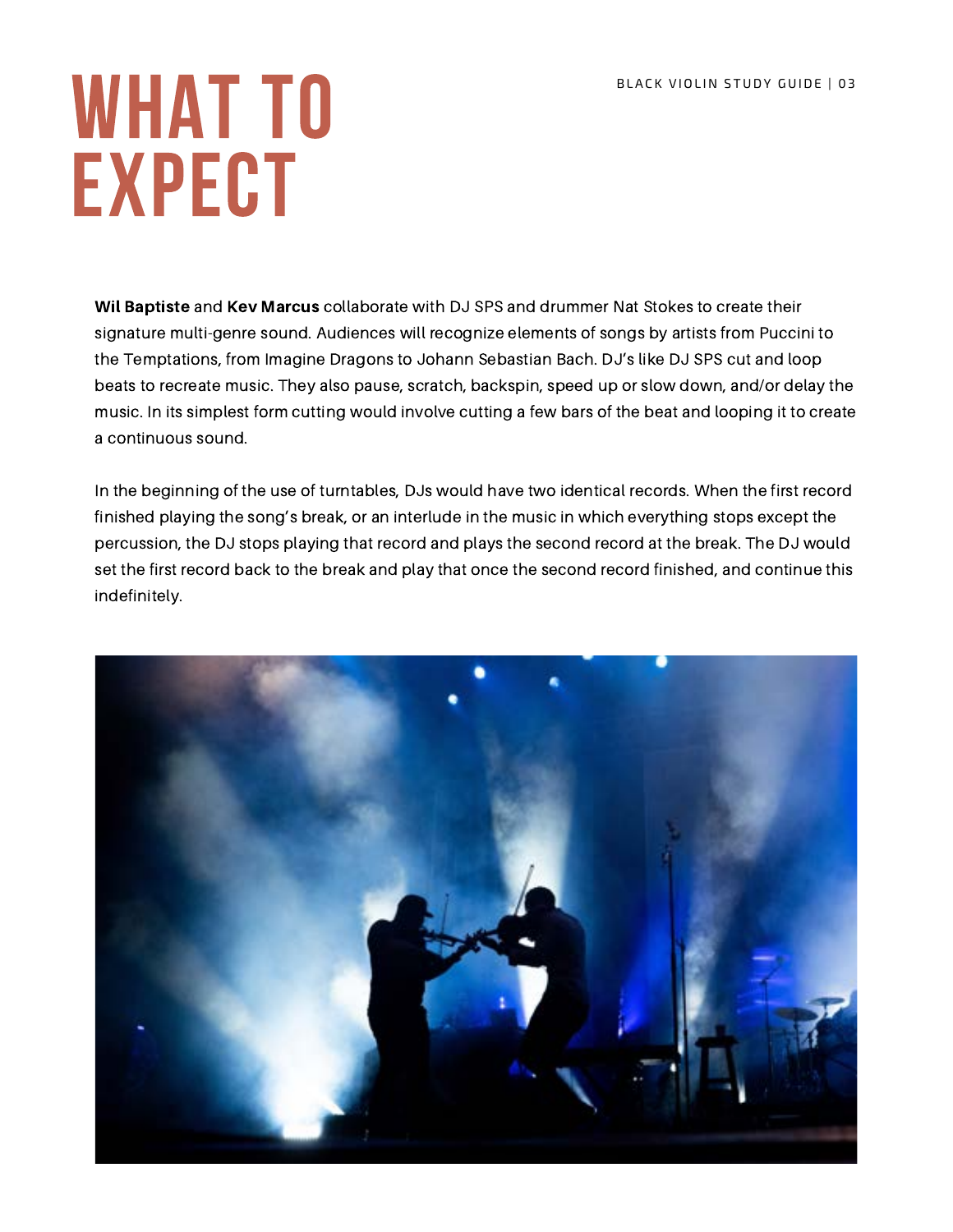# GLOSSARY BLACK VIOLIN STUDY GUIDE | 04



Hip-hop music - a musical genre that began in theSouth Bronx of New York City in the 1970's. It isdefined by four central stylistic elements: rapping, DJ-ing, sampling, and beatboxing.

Jazz- a musical art form characterized by blue notes, syncopation, swing, call and response, polyrhythms, and improvisation. Originating in African- American communities in the early 20thcentury, jazz has been called "the first original art form" to develop in the United States of America.

Blues - a musical form created primarily within the African-American communities in the Deep South of the United States at the end of the 19th century from spirituals, work songs, field hollers, narrative ballads, shouts, and chants. The genre is characterized by specific chord progressions- most commonly a 12 bar progression.

Classical music - music, usually European and from the 18th or 19th centuries, following Western music traditions such as fugue and counterpoint.

Theme - a melody around which a musical composition is based.

Fugue - a composition tool in which one instrument plays a short melody then another instrument echoes the piece, then another echoes, and so on so that all parts interweave with each other.

Counterpoint - the relationship between two melodies in a piece of music that fit together harmoniously, but have different rhythms.

Composer - a person who writes music.

Concerto - A form of music that features a soloinstrument with an orchestra or other ensemble.

Melody - a series of notes that form a distinctive sequence.

Musical score - the written form of a musical composition.

DJ - "Disc Jockey" someone who uses musical performance techniques, selects and plays music to accompany MCs/rappers, singers or in the case of Black Violin, other musicians.

Canon - A type of structure where a theme or melody is introduced, and later the same melody or a variation, is layered on top.

Ostinato – A stable and constant repeating rhythm.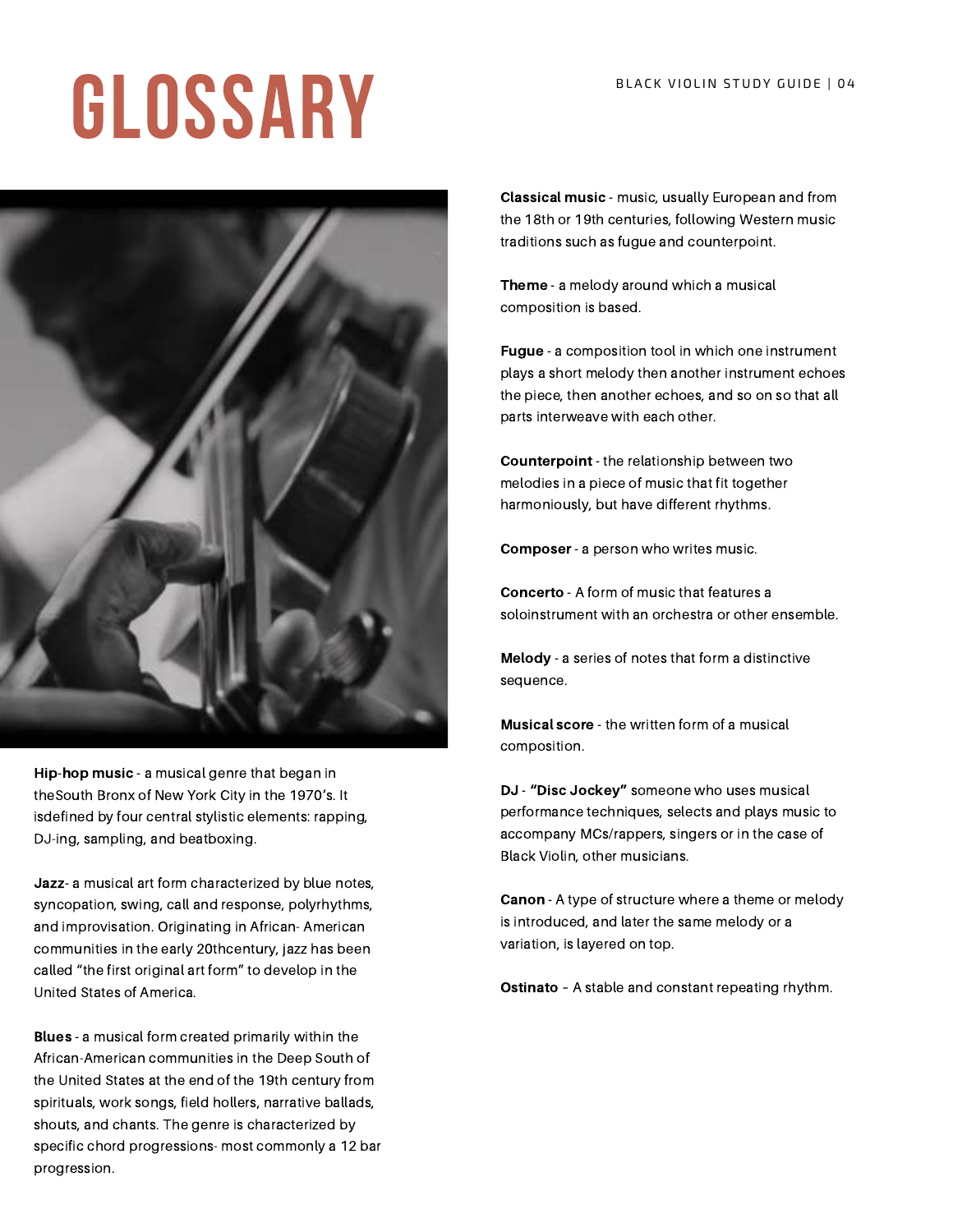### ANATOMY OF A VIOLIN